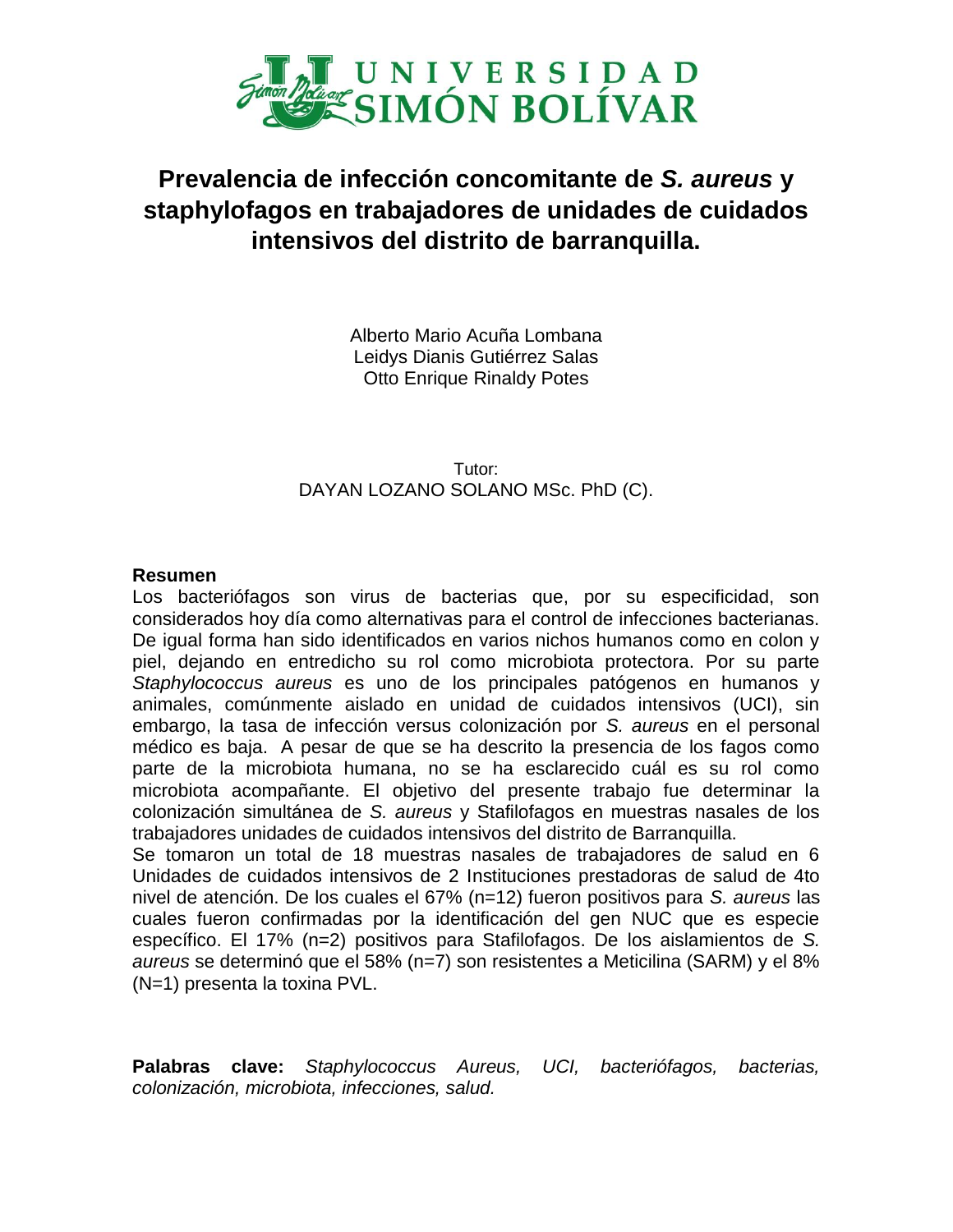

## **Abstract.**

Phages are viruses of bacteria that, due to their specificity, are considered as alternatives for the control of bacterial infections. In the same way they have been identified in several human niches as in colon and skin, leaving in between their role as a protective microbiome. On the other hand, Staphylococcus aureus is one of the main pathogens in humans and animals, commonly isolated in intensive care unit (ICU), however the rate of infection versus colonization by *S. aureus* in medical personnel is low. Although the presence of phages has been described as part of the human microbiome, its role as an accompanying microbiome has not been clarified. The objective of the present work was to determine the simultaneous colonization of *S. aureus* and Staphylococcus in nasal samples of the workers on intensive care units (ICU) of the district of Barranquilla.

A total of 18 nasal samples of health workers were taken in 6 intensive care units from 2 health care institutions of the 4th level of care. Of which  $67\%$  (n = 12) were positive for *S. aureus* which were confirmed by the identification of the NUC gene that is specific species. 17% ( $n = 2$ ) positive for staphylophages. Of the isolates of *S. aureus*, it was determined that 58% (n = 7) are resistant to Methicillin (MRSA) and 8% ( $N = 1$ ) has the PVL toxin.

Keywords: Staphylococcus Aureus, ICU, bacteriophages, bacteria, colonization, microbiome, infections, health

## **Referencias Bibliográficas**

1. Segundo A., Nallelyt; Hernández B., Efrén; López V., Oliver; Torres A., Oscar. Los bacteriófagos como una alternativa en el tratamiento de enfermedades infecciosas Bacterianas (Fagoterapia). (2017). Available from: <http://www.redalyc.org/pdf/579/57916078003.pdf>

2. Re-establishing a place for phage therapy in western medicine, Future Microbiology, Future Medicine. (2017). [online] Futuremedicine.com. Available at: http://www.futuremedicine.com/doi/full/10.2217/fmb.15.28 [Accessed 18 Feb. 2017].

3. Elsevier: Article Locator [Internet]. Sciencedirect.com. 2017 [Accessed 20 February 2017]. Available from: http://www.sciencedirect.com/science/article/pii/S0123939216000047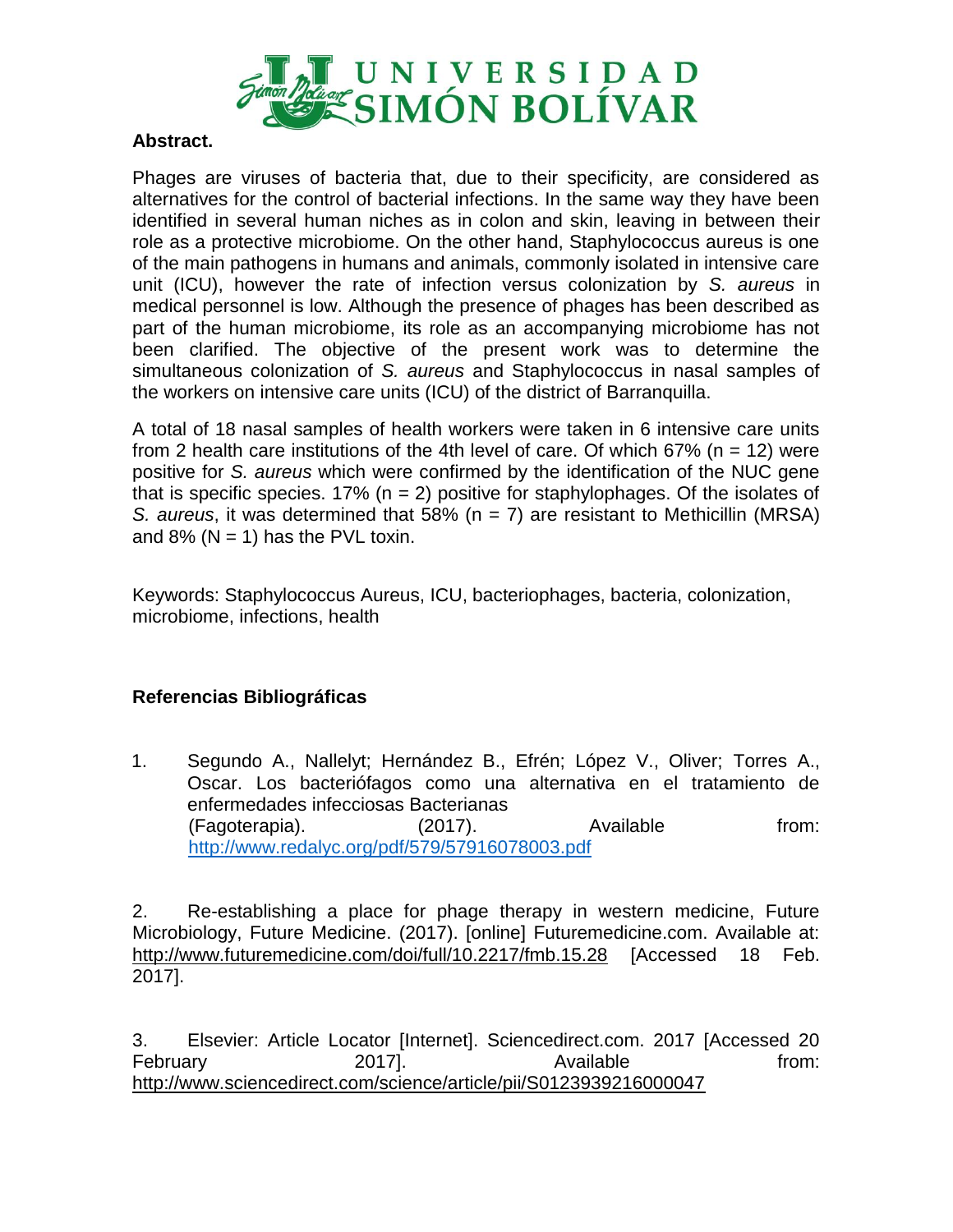

4. SABER-ULA, Universidad de Los Andes - Mérida - Venezuela: Detección de portadores de Staphylococcus aureus resistente a meticilina en una unidad de alto riesgo neonatal. [Internet]. Saber.ula.ve. 2017 [cited 19 February 2017]. Available from: <http://www.saber.ula.ve/handle/123456789/23877>

5. Frecuencia de portadores nasales de Staphylococcus aureus resistente a meticilina en personal de salud de hospitales de Nicaragua [Internet]. Iris.paho.org. 2017 [cited 24 May 2017]. Available from: http://iris.paho.org/xmlui/handle/123456789/9411

6. Nelson Santiago Vispo. Bacteriophages as natural antibiotics. [internet]. [cited 26 April 2017] Available from: http://dx.doi.org/10.21931/RB/2017.02.01.1 *Santiago Vispo*

7. Tratamiento de Infecciones de Piel y Tejidos Blandos Causadas por Staphylococcus Aureus mediante el Uso de Bacteriófagos Líticos [Internet]. Repositoriodigital.corfo.cl. 2017 [cited 24 May 2017]. Available from: <http://repositoriodigital.corfo.cl/handle/11373/9763>

8. PIMIENTA RODRIGUEZ, ELSA. Tratamiento con bacteriófagos como una alternativa antimicrobiana potencial. [Internet]. [cited26 April 2017]. Available from: [http://revista.cnic.edu.cu/revistaCB/articulos/tratamiento-con](http://revista.cnic.edu.cu/revistaCB/articulos/tratamiento-con-bacteri%C3%B3fagos-como-una-alternativa-antimicrobiana-potencial)[bacteri%C3%B3fagos-como-una-alternativa-antimicrobiana-potencial](http://revista.cnic.edu.cu/revistaCB/articulos/tratamiento-con-bacteri%C3%B3fagos-como-una-alternativa-antimicrobiana-potencial)

9. Ubukata K, Nonoguchi R, Matsuhashi M, Konno M (May 1989). "Expression and inducibility in Staphylococcus aureus of the mecA gene, which encodes a methicillin-resistant S. aureus-specific penicillin-binding protein". Journal of Bacteriology. 171 (5): 2882–5. doi:10.1128/jb.171.5.2882-2885.1989

10. Fuda C, Suvorov M, Shi Q, Hesek D, Lee M, Mobashery S (July 2007). "Shared functional attributes between the mecA gene product of Staphylococcus sciuri and penicillin-binding protein 2a of methicillin-resistant Staphylococcus aureus". Biochemistry. 46 (27): 8050–7. doi:10.1021/bi7004587

11. Gerard lina, Yves piémont, Florence godail-gamot, Michèle bes, Marie - Odile peter, Valerie gauduchon, François vandenesch Jerome Etienne . OUP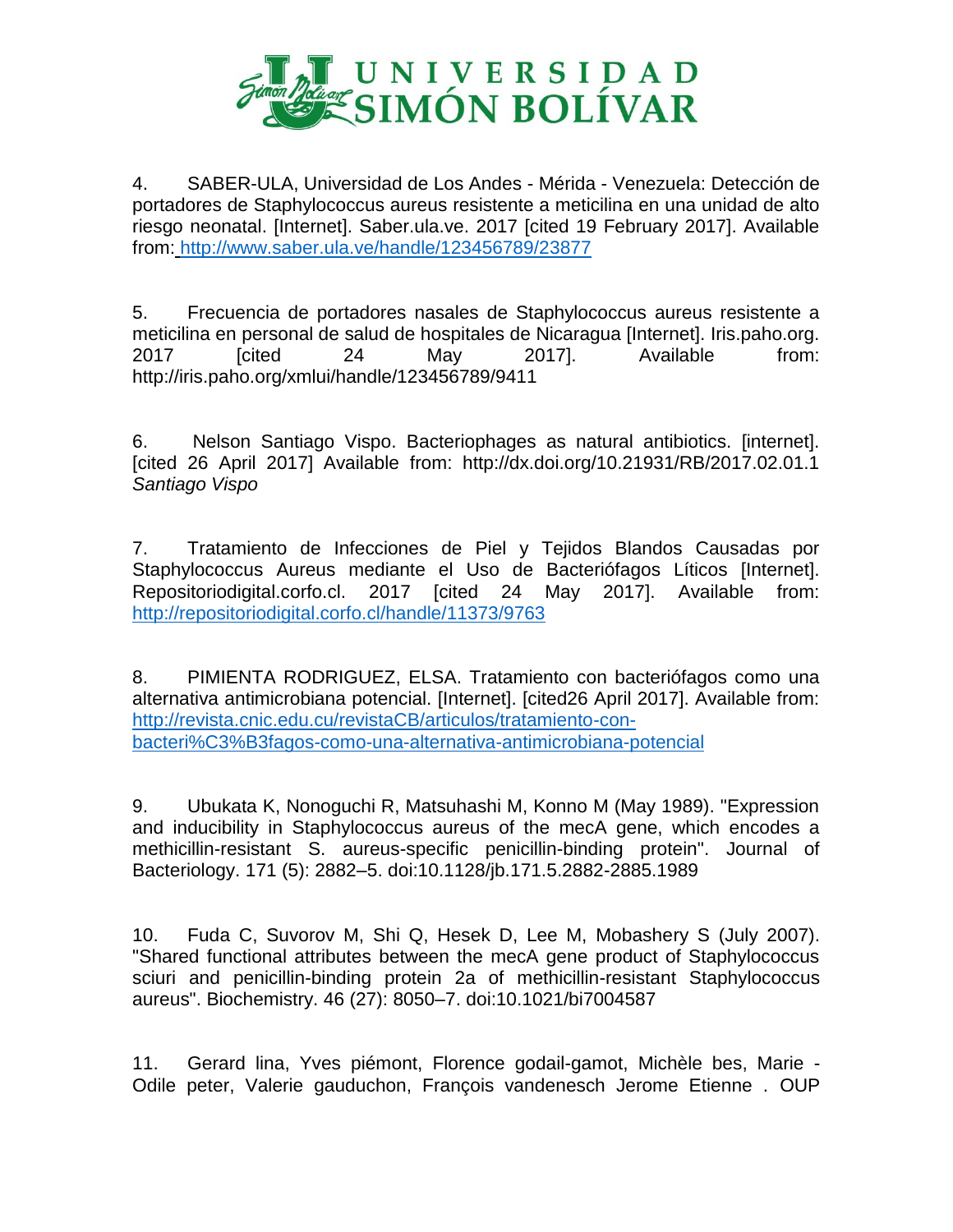

Academic. **[Online]. CONSERVING Available** from: https://academic.oup.com/cid/article/29/5/1128/337706 [Accessed 21 May 2019].

12. G. Prevost, P. Couppie , P. Prevost , S. Gayet , P. Petiau , B Cribier , H Monteil , Y. Piemont. Microbiologyresearch.org. [Online]. Available from: https://jmm.microbiologyresearch.org/content/journal/jmm/10.1099/00222615-42-4- 237 [Accessed 21 May 2019].

13. B könig, G prévost, Y. piémon, W könig. OUP Academic. [Online]. Available from: https://academic.oup.com/jid/article-abstract/171/3/607/821712 [Accessed 21 May 2019].

14. Arzu Karli, Keramettin Yanik, Muhammet S. Paksu,c Gulnar Sensoy,. Alper Aykanat, Nazik Yener, Nursen Beleta y Meltem Ceyhan Sap.org.ar . [Online]. Available from: the state of the state of the state of the state of the state of the state of the state of the state of the state of the state of the state of the state of the state of the state of the state of the state o https://www.sap.org.ar/docs/publicaciones/archivosarg/2016/v114n2a14.pdf [Accessed 22 May 2019].

15. Maria Labandeira-Rey, Florence Couzon, Sandrine Boisset, Eric L. Brown, Michele Bes, Yvonne Benito, Elena M. Barbu, Vanessa Vazquez, Magnus Höök, Jerome Etienne, François Vandenesch, M. Gabriela Bowden Science. [Online]. Available from: https://science.sciencemag.org/content/315/5815/1130.full [Accessed 22 May 2019].

16. Aa Haeruman, Azam Yasunori Tanj. SpringerLink. [Online]. Available from: https://link.springer.com/article/10.1007/s00253-019-09810-2 [Accessed 22 May 2019].

17. Zuzanna Kaźmierczak, Andrzej Górski, and Krystyna Dąbrowska. PubMed Central (PMC). [Online]. Available from: https://www.ncbi.nlm.nih.gov/pmc/articles/PMC4113783/ [Accessed 22 May 2019].

18. Ingrid Ziegler, Sara Cajander, Gunlög Rasmussen, Theresa Ennefors, Paula Mölling & Kristoffer Strålin (2019) High nuc DNA load in whole blood is associated with sepsis, mortality and immune dysregulation in Staphylococcus aureus bacteraemia, Infectious Diseases, 51:3, 216-226, DOI: 10.1080/23744235.2018.1562205